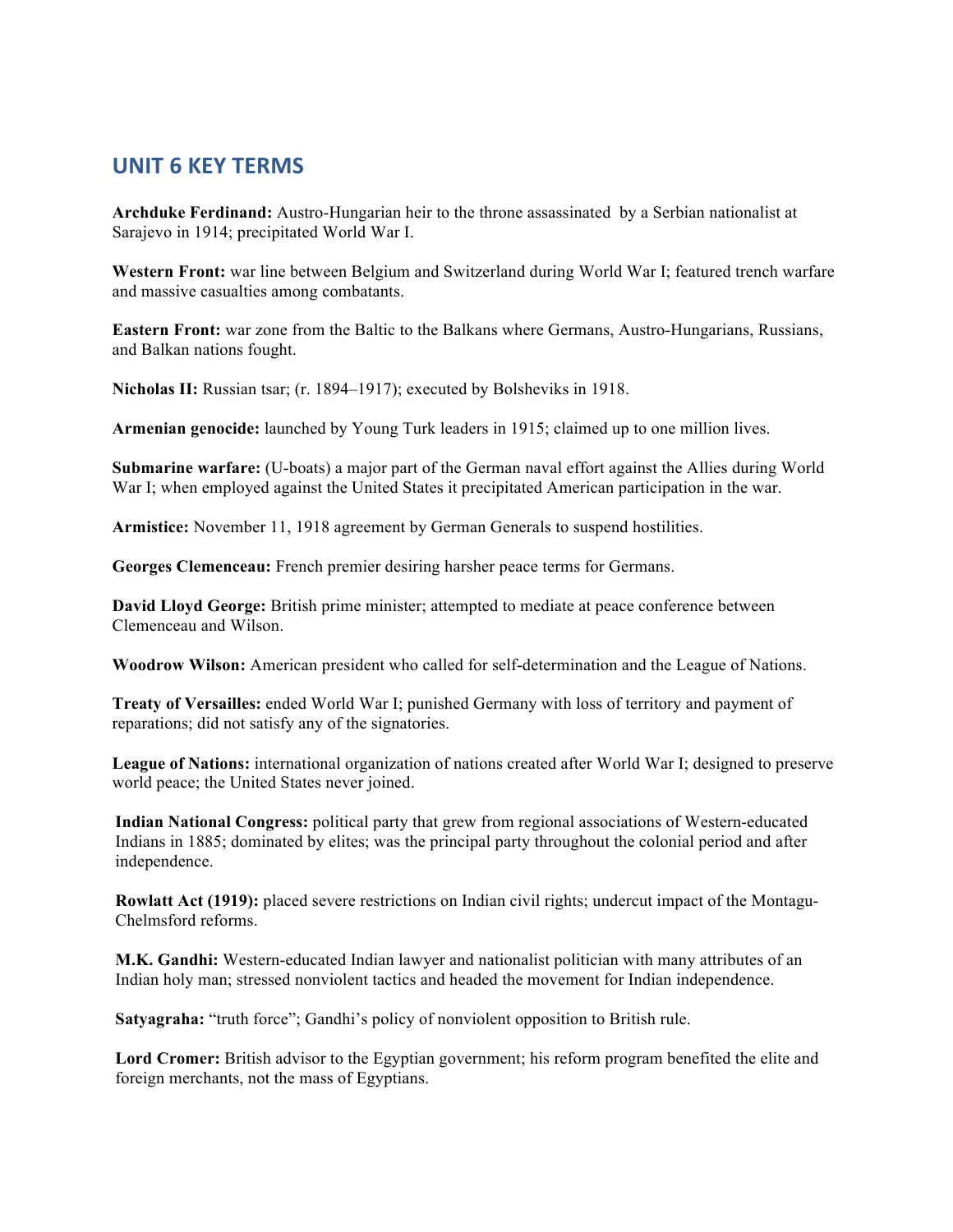**Mustafa Kemal, Ataturk:** president of Turkey, (r. 1923–1938); responsible for Westernization of Turkey.

**Effendi:** prosperous business and professional urban Egyptian families; generally favored independence.

**Dinshawi incident:** 1906 fracas between British soldiers and Egyptian villagers that resulted in an accidental Egyptian death; Egyptian protest led to harsh repression that stimulated nationalist sentiment.

**Hussein:** sherif of Mecca; supports British in World War I for promise of independence following the war.

**Mandates:** governments entrusted to victorious European World War I nations over the colonies of the defeated powers.

**Balfour Declaration (1917):** British promise of support for the establishment of Jewish settlement in Palestine.

**Zionism:** European Jewish movement of the 1860s and 1870s that argued that Jews return to their Holy Land; eventually identified with settlement in Palestine.

**Leon Pinsker:** European Zionist who believed that Jewish acceptance in Christian nations was impossible; argued for a return to the Jewish Holy Land.

**Alfred Dreyfus:** (1859–1935); French Jew, falsely accused of treason in 1894; acquitted 1906; his false conviction fueled Zionism.

**W.E.B. Du Bois and Marcus Garvey:** African American leaders with major impact on rising African nationalists.

**Négritude:** literary movement among African Americans and Africans; sought to combat unfavorable stereotypes of African culture and to celebrate African achievements; influenced early African nationalist movements. **Léopold S. Senghor** principal author.

**Kellogg-Briand Pact (1928):** a multination treaty, sponsored by American and French leaders, that outlawed war.

**Cubist movement:** headed by Pablo Picasso; rendered familiar objects as geometrical shapes.

**Fascism:** political ideology that became predominant in Italy under Benito Mussolini during the 1920s; attacked the weakness of democracy and the corruption and class conflict of capitalism; promised vigorous foreign and military programs.

**Syndicalism:** organization of industrial workers to control the means of production and distribution.

**British Commonwealth of Nations:** free association of former British dominions states on equal terms formed in 1926.

**Henry Ford:** introduced the assembly line in 1913; allowed semiskilled workers to put products together through repetitive operations.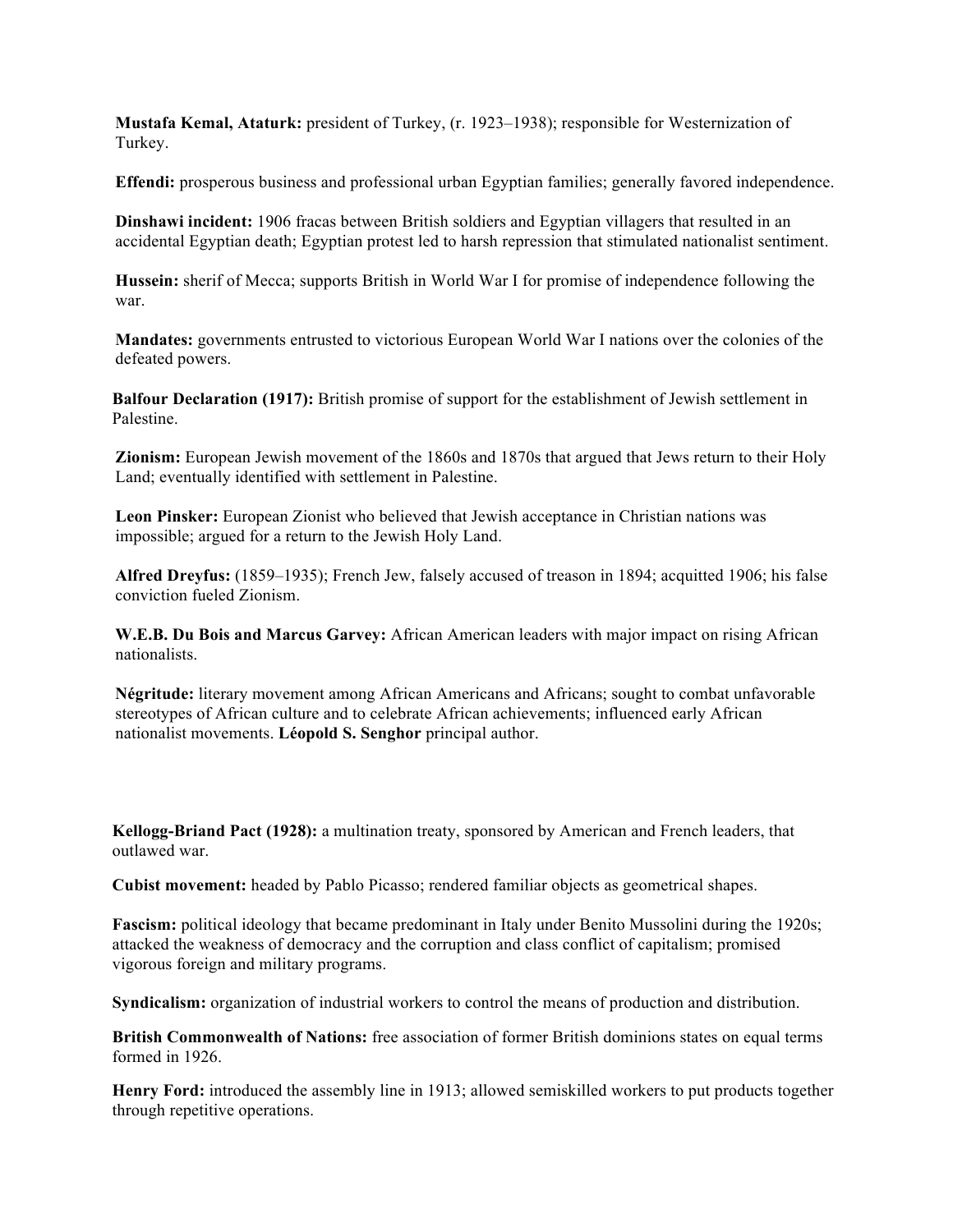**Mexican Revolution, 1910–1920:** civil war; challenged Porfio Díaz in 1910 and initiated a revolution after losing fraudulent elections.

**Pancho Villa:** Mexican revolutionary leader in northern Mexico after 1910.

**Emiliano Zapata:** Mexican revolutionary commander of a guerrilla movement centered at Morelos; demanded sweeping land reform.

**Mexican Constitution of 1917:** promised land and educational reform, limited foreign ownership, guaranteed rights for workers, and restricted clerical education and property ownership; never fully implemented.

**Lázaro Cárdenas:** Mexican president (1934–1940); responsible for large land redistribution to create communal farms; also began program of primary and rural education.

**Diego Rivera and José Clemente Orozco:** Mexican artists working after the Mexican Revolution; famous for wall murals on public buildings that mixed images of the Indian past with Christian and communist themes. Art expressing the feelings of the People

**Cristeros:** conservative peasant movement in Mexico during the 1920s; a reaction against secularism.

**Party of Institutionalized Revolution (PRI):** inclusive Mexican political party developing from the 1920s; ruled for the rest of the 20th century.

**Soviet:** council of workers; seized the government of St. Petersburg in 1917 to precipitate the Russian Revolution.

**Aleksander Kerensky:** liberal revolutionary leader during the early stages of the Russian Revolution of 1917; attempted development of parliamentary rule, but supported continuance of the war against Germany.

**Russian Communist Party:** Bolshevik wing of the Russian socialists; came to power under Lenin in the November 1917 revolution.

**Council of People's Commissars:** government council composed of representatives from Russian soviets and headed by Lenin; came to power after November 1917.

**Congress of Soviets:** Lenin's parliamentary institution based on Soviets under Bolshevik domination; replaced the Social Revolutionary Party.

**Red Army:** built up under the leadership of Leon Trotsky; its victories secured communist power after the early years of turmoil following the Russian Revolution.

**New Economic Policy (NEP):** initiated in 1921 by Lenin; combined the state establishing basic economic policies with individual initiative; allowed food production to recover.

**Union of Soviet Socialist Republics (U.S.S.R.):** Russian federal system controlled by the Communist Party established in 1923.

**Supreme Soviet:** communist-controlled parliament of the U.S.S.R.

**Comintern:** Communist International, an organization under dominance of the U.S.S.R.; designed to encourage the spread of communism in the rest of the world.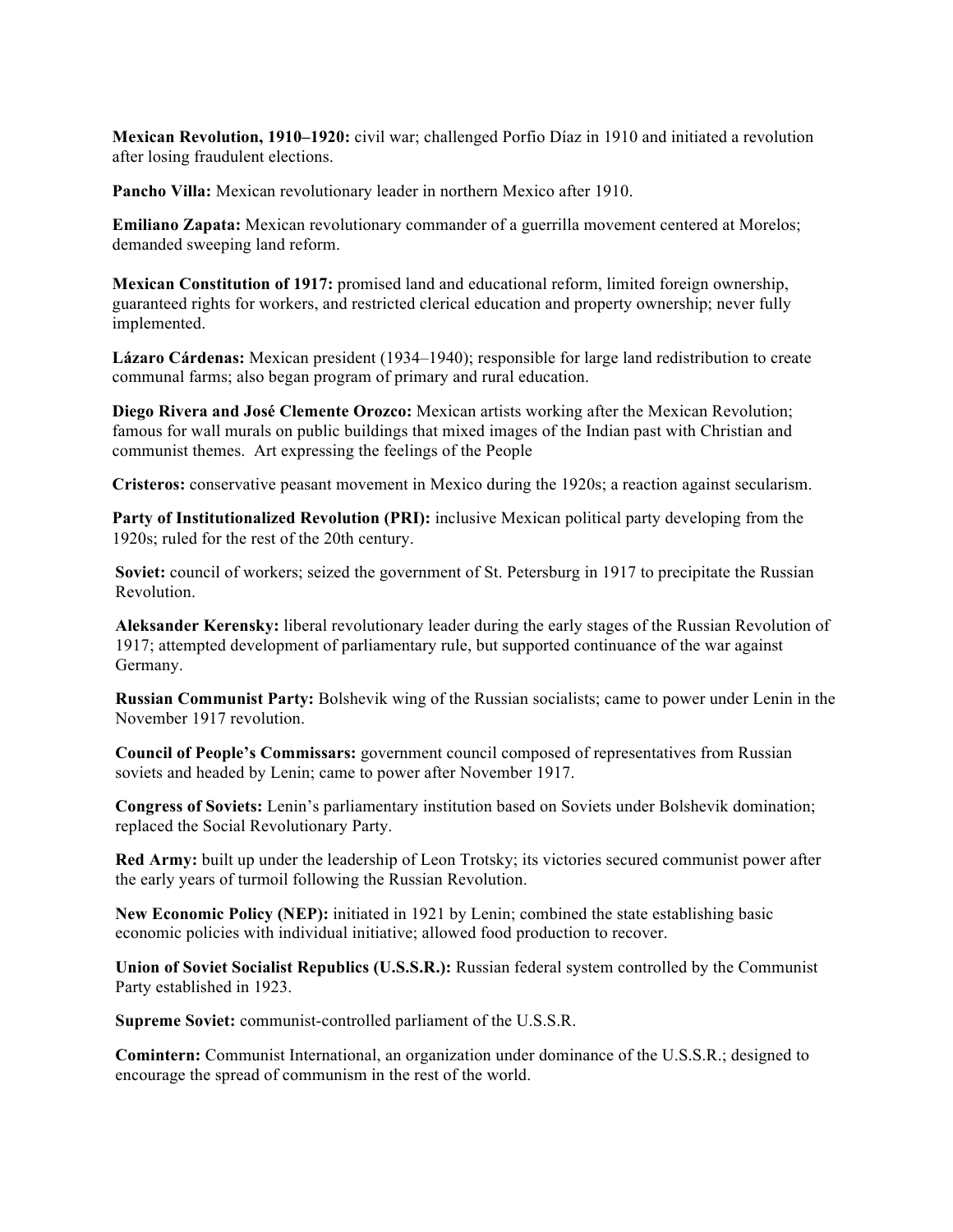**Joseph Stalin:** Lenin's successor as leader of the U.S.S.R.; strong nationalist view of communism; crushed opposition; ruled U.S.S.R. until his death in 1953.

**Collectivization:** creation of large state-run farms replacing individual holdings; allowed mechanization of agriculture and more efficient control over peasants.

**Sun Yatsen:** head of the Revolutionary Alliance that led the 1911 revolt against the Qing; president of China in 1911, but yielded to Yuan Shikai in 1912; created the Guomindang in 1919; died in 1925.

**May Fourth Movement:** acceptance at Versailles of Japanese gains in China during World War I led to demonstrations and the beginning of a movement to create a liberal democracy.

**Guomindang (National Party):** founded by Sun Yatsen in 1919; main support from urban businesspeople and merchants; dominated by Chiang Kai-shek after 1925.

**Chiang Kai-shek:** leader of the Guomindang from 1925; contested with the communists for control of China until defeated in 1949.

**Mao Zedong:** Communist leader who advocated the role of the peasantry in revolution; led the Communists to victory and ruled China from 1949 to 1976.

**Long March:** Communist retreat under Guomindang pressure in 1934; shifted center of communist power to Shanxi province.

**New Deal:** President Franklin Roosevelt's program to combat economic depression.

**Totalitarian state:** a 20th century form of government that exercised direct control over all aspects of its subjects; existed in Germany, Italy, the Soviet Union, and other Communist states.

Gestapo: German secret police under Hitler's Nazi regime.

**Spanish Civil War:** civil war between republican and autocratic supporters; with support from Germany and Italy, the autocratic regime of Francisco Franco triumphed.

**Import substitution economies:** Latin American and other nations' effort to produce what had formerly been imported.

**Corporatism:** conservative political movement emphasizing the organic nature of society, with the state as mediator between different groups.

**Getúlio Vargas:** became president of Brazil following a contested election of 1929; led an authoritarian state; died in 1954.

**Juan Perón:** dominant authoritarian and populist leader in Argentina from the mid-1940s; driven into exile in 1955; returned and elected president in 1973; died in 1974.

**Eva Duarte (Evita):** wife of Juan Perón; the regime's spokesperson for the lower social classes; died in 1952.

**Tojo Hideki:** Japanese general who dominated internal politics from the mid-1930s; gave the military dominance over civilian cabinets.

**National Soviet (Nazi) Party:** founded by Adolf Hitler in the period of the Great Depression in Germany.

**Blitzkrieg:** German term meaning lightning warfare; involved rapid movement of troops and tanks.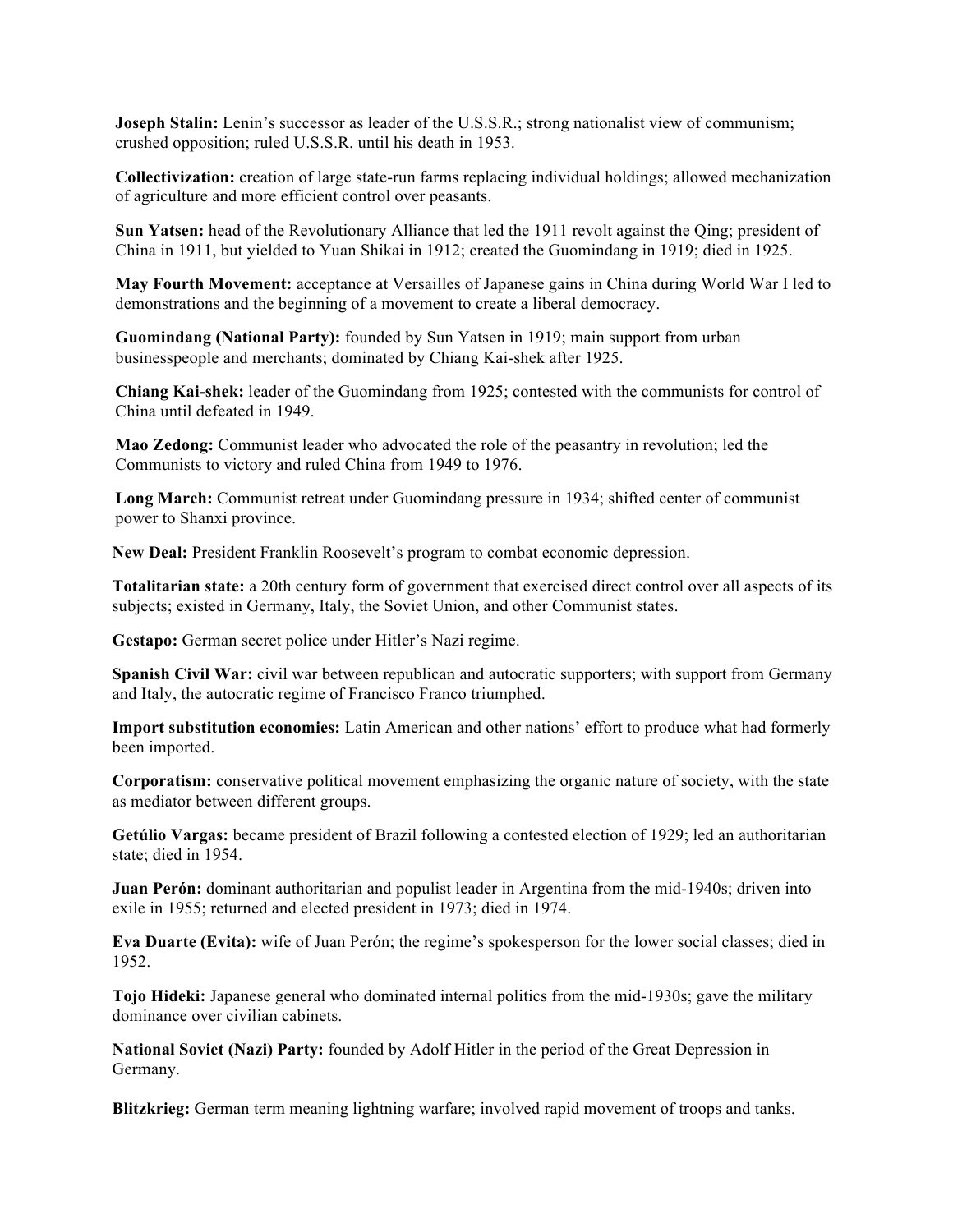**Vichy:** collaborationist French government established at Vichy in 1940 following defeat by Germany.

**Winston Churchill:** British prime minister during World War II; exemplified British determination to resist Germany.

**Battle of Britain:** British defeat of the Nazi air offensive.

**Siege of Stalingrad:** 1942–1943 turning point during Germany's invasion of Russia; Russians successfully defended the city and then went on the offensive.

**Holocaust:** Germany's attempted extermination of European Jews and others; 12 million, including 6 million Jews, died.

**Battle of the Bulge:** failed Nazi effort to repel invading allied armies.

**Pearl Harbor:** American naval base in Hawaii attacked by Japan in December 1941; caused American entry into World War II.

**Battles of the Coral Sea and Midway Island:** United States air and naval victories over the Japanese; opened the way for attack on Japanese homeland.

**Hiroshima and Nagasaki:** two Japanese cities on which the United States dropped atomic bombs in 1945; caused Japanese surrender.

**United Nations:** global organization, founded by the Allies following World War II.

**Teheran Conference (1944):** meeting between the leaders of the United States, Britain, and the Soviet Union; decided to open a new front against Germany in France; gave the Russians a free hand in eastern Europe.

**Yalta Conference (1945):** agreed upon Soviet entry into the war against Japan, organization of the United Nations; left eastern Europe to the Soviet Union.

**Potsdam Conference (1945):** meeting between the leaders of the United States, Britain, and the Soviet Union in 1945; the allies accepted Soviet control of eastern Europe; Germany and Austria were divided among the victors.

**Quit India movement**: mass civil disobedience campaign against the British rulers of India in 1942.

**Muslim League:** Indian organization that emerged at the end of World War II; backed Britain in the war.

**Muhammad Ali Jinnah:** Muslim Indian nationalist; leader of the Muslim League; worked for a separate Muslim state; first president of Pakistan.

**Kwame Nkrumah:** African nationalist responsible for forming the Convention Peoples Party in Ghana; leader of the first black African state to independence (1957).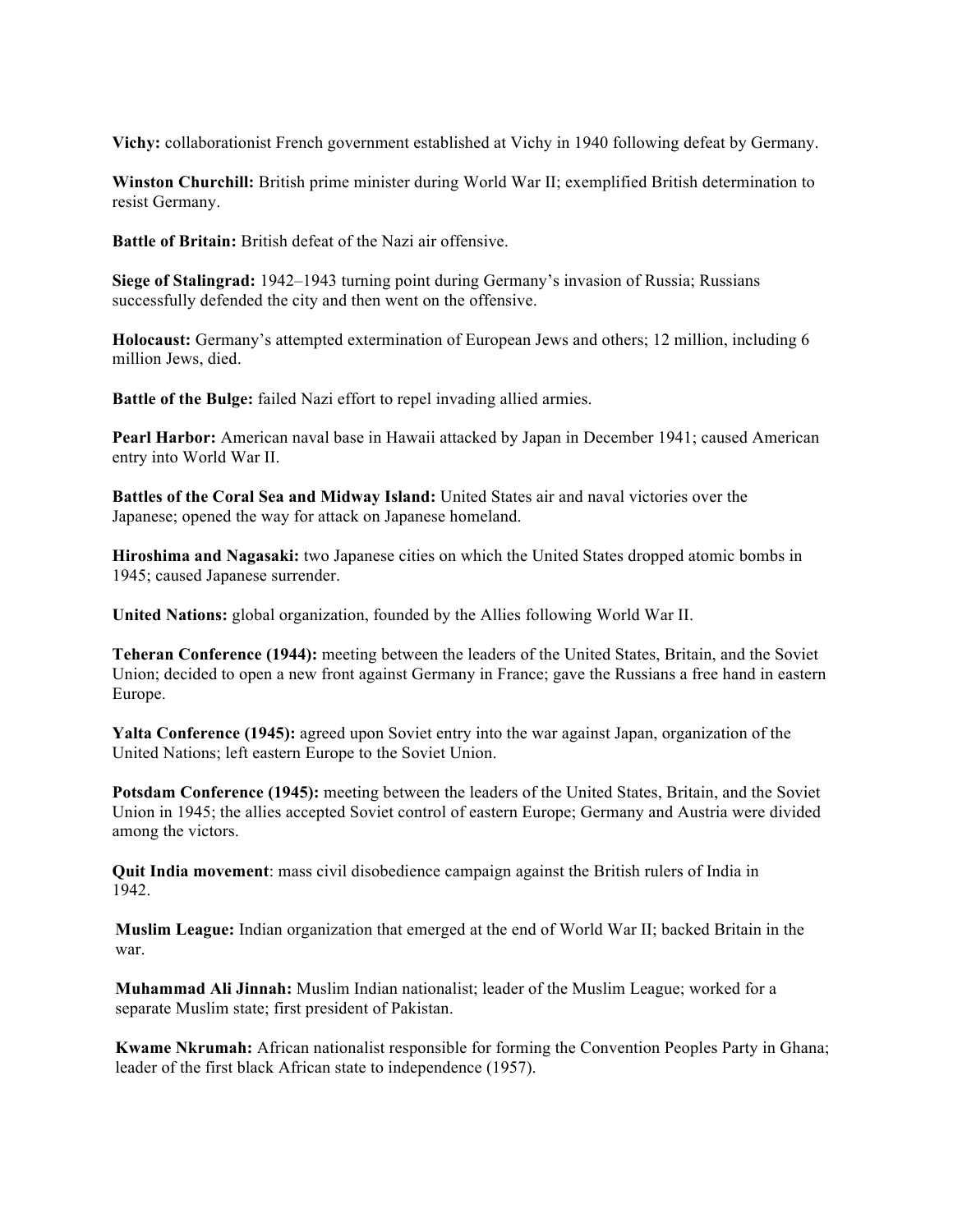**Land Freedom Army:** African revolutionary movement for reform of Kenyan colonial system; began a conflict in 1952; called the Mau Mau by the British.

**Jomo Kenyatta:** leader of Kenyan African Union, a nonviolent nationalist party; became first president of independent Kenya in 1962.

**National Liberation Front (FLN):** Algerian nationalist movement that launched a guerrilla war during the 1950s; gained independence for Algeria in 1962.

**Afrikaner National Party:** became the majority in the all-white South African legislature in 1948; worked to form the rigid system of racial segregation called apartheid.

**Haganah:** Zionist military army; the military arm of the Jewish Zionists in creating Israel.

**Cold war:** struggle from 1945 to 1989 between the communist and democratic worlds; ended with the collapse of Russia.

**Eastern bloc:** the eastern European countries of Poland, Bulgaria, Romania, Hungary, and Eastern Germany dominated by the Soviet Union during the cold war.

**Iron curtain:** term coined by Churchill to describe the division between the Western and communist nations.

**Marshall Plan:** 1947 United States program to rebuild Europe and defeat domestic communist movements.

**North Atlantic Treaty Organization (NATO):** formed in 1949 under U.S. leadership to group Canada and western Europe against the Soviets.

**Warsaw Pact:** the Soviet response to NATO; made up of Soviets and their European satellites.

**Green movement:** rise during the 1970s in Europe of groups hostile to uncontrolled economic growth.

**Margaret Thatcher and Ronald Reagan:** conservative leaders of the 1970s; worked to cut welfare and to promote free enterprise.

**European Union:** began by six nations as the European Economic Community (Common Market); by the 21st century incorporated most western European states and was expanding eastward.

**New feminism:** a wave of agitation for women's rights dating from about 1949; emphasized equality between sexes.

**Simone de Beauvoir and Betty Friedan:** two important leaders in the new feminism movement; authors of *The Second Sex* and *The Feminine Mystique*, respectively*.*

**Berlin Wall:** built in 1961 to prevent the flight of East Germans to the West; dismantled in 1990.

**Solidarity:** Polish labor movement beginning in the 1970s, taking control of the country from the Soviet Union.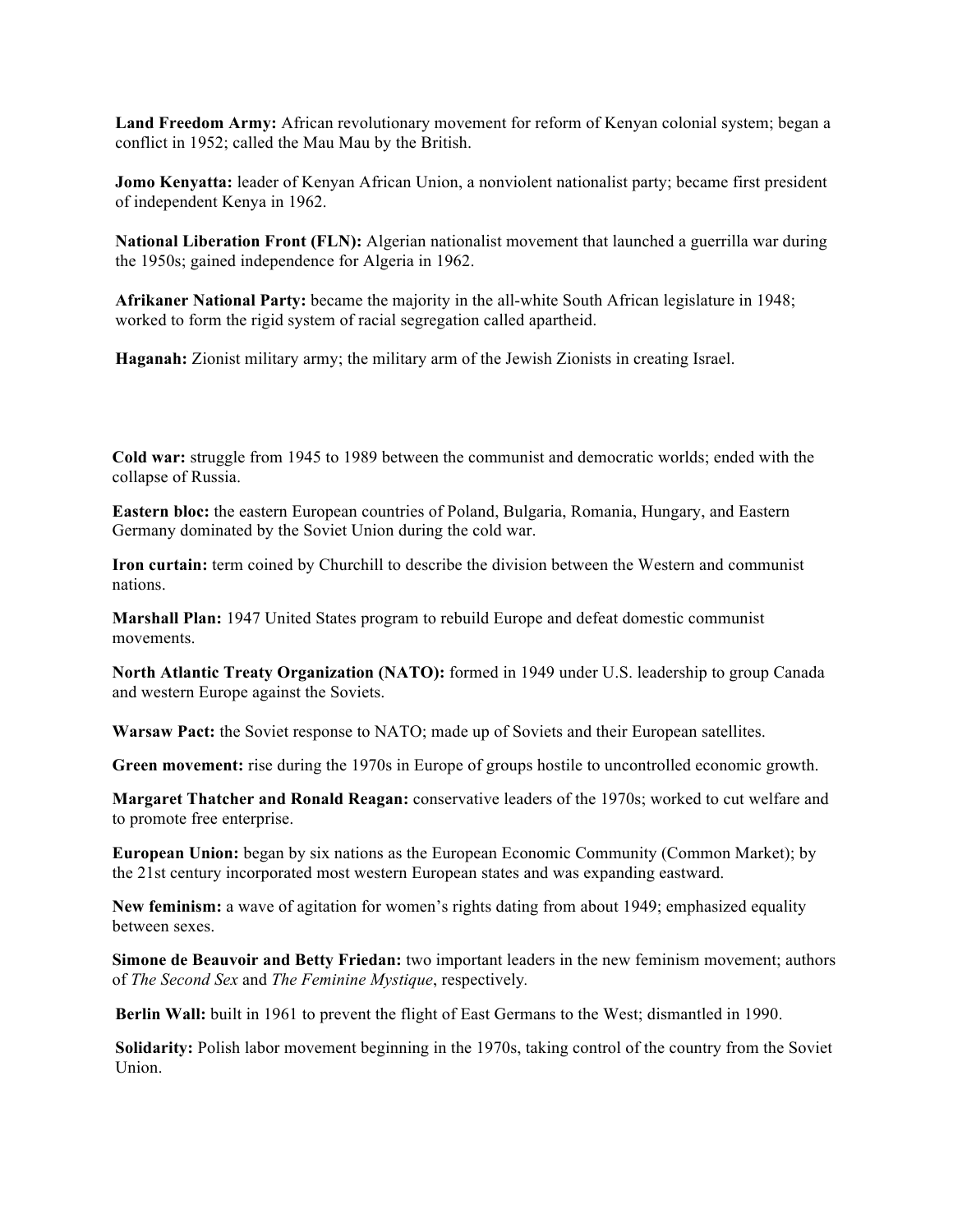**Socialist realism:** Soviet effort to replace Western literature and arts with works glorifying stateapproved achievements by the masses.

**Alexsandr Solzhenitsyn:** Russian author of works critical of the Soviet regime; included the trilogy on Siberian prison camps, the *Gulag Archipelago*.

**Nikita Khrushchev:** leader of the Soviet Union from 1956; attacked Stalinist methods of rule; lost power because of conservative opposition.

**Sputnik:** first manned spacecraft in 1957; initiated a space race with the United States

**Third world:** term for nations not among the capitalist industrial nations of the first world or the industrialized communist nations of the second world.

**Zapatistas:** Mexican guerilla movement; named after revolutionary Emiliano Zapata.

**North American Free Trade Agreement (NAFTA):** agreement between the U.S., Mexico, and Canada that lowered trade barriers.

**Juan José Arevalo:** reformist president of Guatemala elected in 1944; his programs led to conflict with foreign interests.

**United Fruit Company:** most important foreign company in Guatemala; 1993 nationalization effort of some of its land holdings caused a U.S. reaction.

**Fulgencio Batista:** authoritarian ruler of Cuba (1934–1944).

**Ernesto "Che" Guevara:** Argentinian revolutionary; worked with Fidel Castro in Cuba.

Fidel Castro: revolutionary leader who replaced Batista in 1958; reformed Cuban society with socialist measures; supported economically and politically by the Soviet Union until its collapse.

**Sandinista party:** Nicaraguan party; removed by power in 1990 elections, under U.S. influence. Named for Augusto Sandino.

**Liberation theology:** combination of Roman Catholic and socialist principles aiming to improve the lives of the poor.

**Salvador Allende:** Chilean socialist president; overthrown by a military coup in 1973.

**Banana republics:** conservative, often dictatorial, Latin American governments friendly to the U.S.; exported tropical products.

**Good Neighbor Policy:** introduced by U.S. president Franklin D. Roosevelt in 1933 to deal fairly, without intervention, with Latin American states.

**Alliance for Progress:** 1961 U.S. program for economic development of Latin America.

**Jorge Luis Borges and Gabriel García Marquez:** writers rejecting traditional form as unsuitable for representing reality; turned to "magical realism."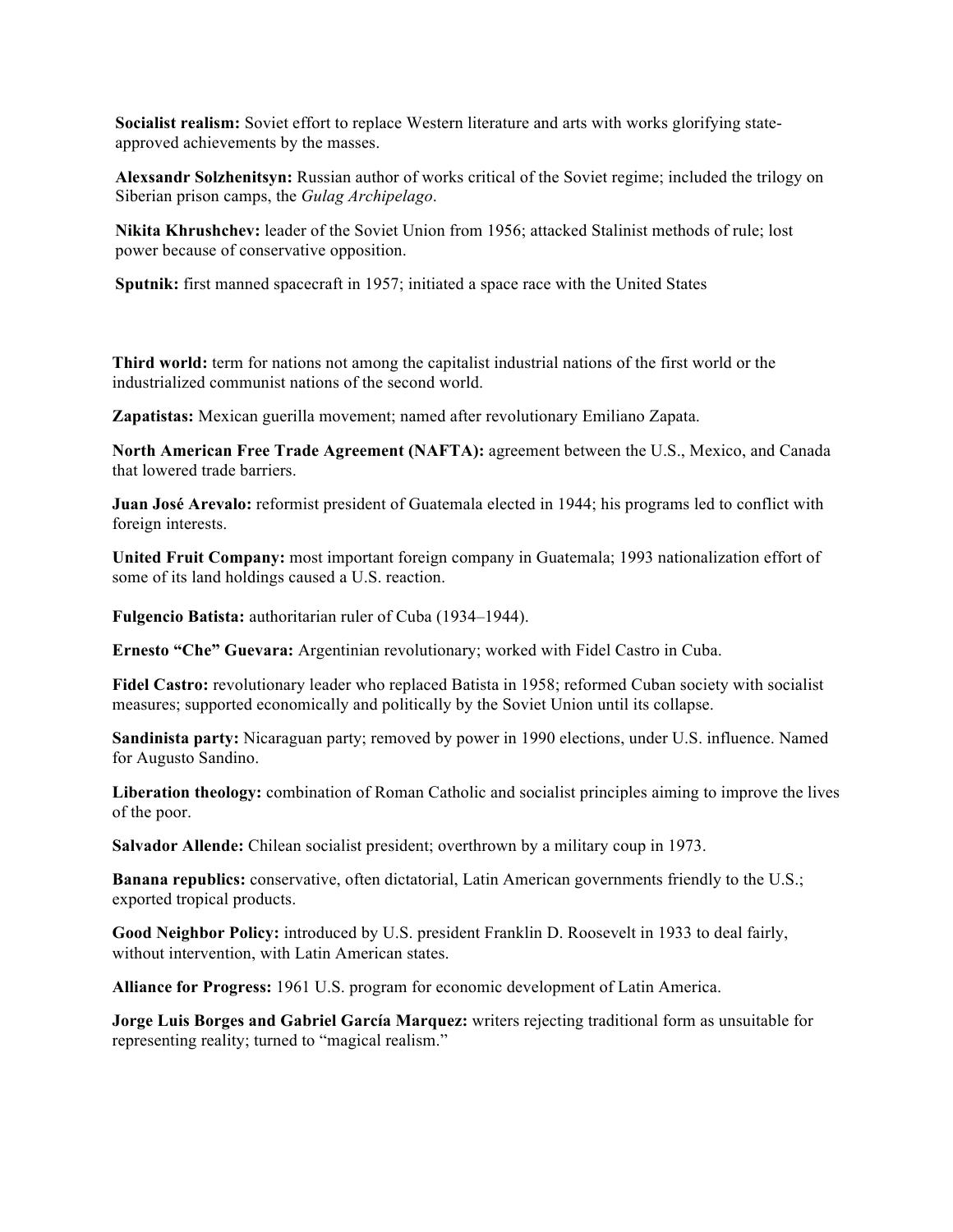**Indira Gandhi:** Prime Minister of India (r. 1966–1977, 1980–1984); daughter of former Prime Minister Jawaharlal Nehru; dominated Indian politics for several decades.

**Corazon Aquino:** president of Philippines (r. 1986–1992).

**Benazir Bhutto:** Prime Minister of Pakistan, (r. 1988–1990, 1993–1996).

**Neocolonialism:** continued dominance of new nations by their former rulers.

**Kwame Nkrumah:** Ghanian leader at independence; his efforts at reform ended with the creation of dictatorial rule.

**Muslim Brotherhood:** Egyptian religious and nationalist movement founded by **Hasan al-Banna** in 1928; became an example for later fundamentalist movements in the Islamic world.

**Gamal Abdul Nasser:** member of the Free Officers Movement who seized power in Egypt in a 1952 military coup; became leader of Egypt; formed a state-directed reforming regime; ousted Britain from the Suez Canal in 1956; most reforms were unsuccessful.

**Anwar Sadat:** successor of Nasser as Egypt's ruler; dismantled Nasser's costly and failed programs; signed peace with Israel in 1973; assassinated by a Muslim fundamentalist.

**Hosni Mubarak:** president of Egypt (served: 1981–2011); continued Anwar Sadat's policies.

**Jawaharlal Nehru:** first leader of independent India; committed to programs of social reform, economic development, and preservation of civil liberties.

**Green Revolution:** agricultural revolution that increased production through improved seeds, fertilizers, and irrigation; helped to support rising Asian populations.

**Ayatollah Khomeini:** religious leader of Iran following the 1979 revolution; worked for fundamentalist Islamic religious reform and elimination of Western influences.

**Apartheid:** Afrikaner policy of racial segregation in South Africa designed to create full economic, social, and political exploitation of African majority.

**Homelands:** areas in South Africa for residence of "tribal" African peoples; overpopulated and povertystricken; source of cheap labor for whites.

**African National Congress (ANC):** South African political organization founded to defend African interests; became the ruling political party after the 1994 elections.

**Walter Sisulu and Steve Biko:** African leaders imprisoned (Sisulu) or murdered (Biko) by the Afrikaner regime.

**Nelson Mandela:** ANC leader imprisoned by Afrikaner regime; released in 1990 and elected president of South Africa in 1994.

**F.W. de Klerk:** South African president (served: 1989–1994); led Afrikaner push for reforms ending apartheid; Nelson Mandela was freed in his presidency.

**Singapore:** part of the British colony of Malaya with a mostly Chinese population; after World War II emerged as a flourishing, independent city-state.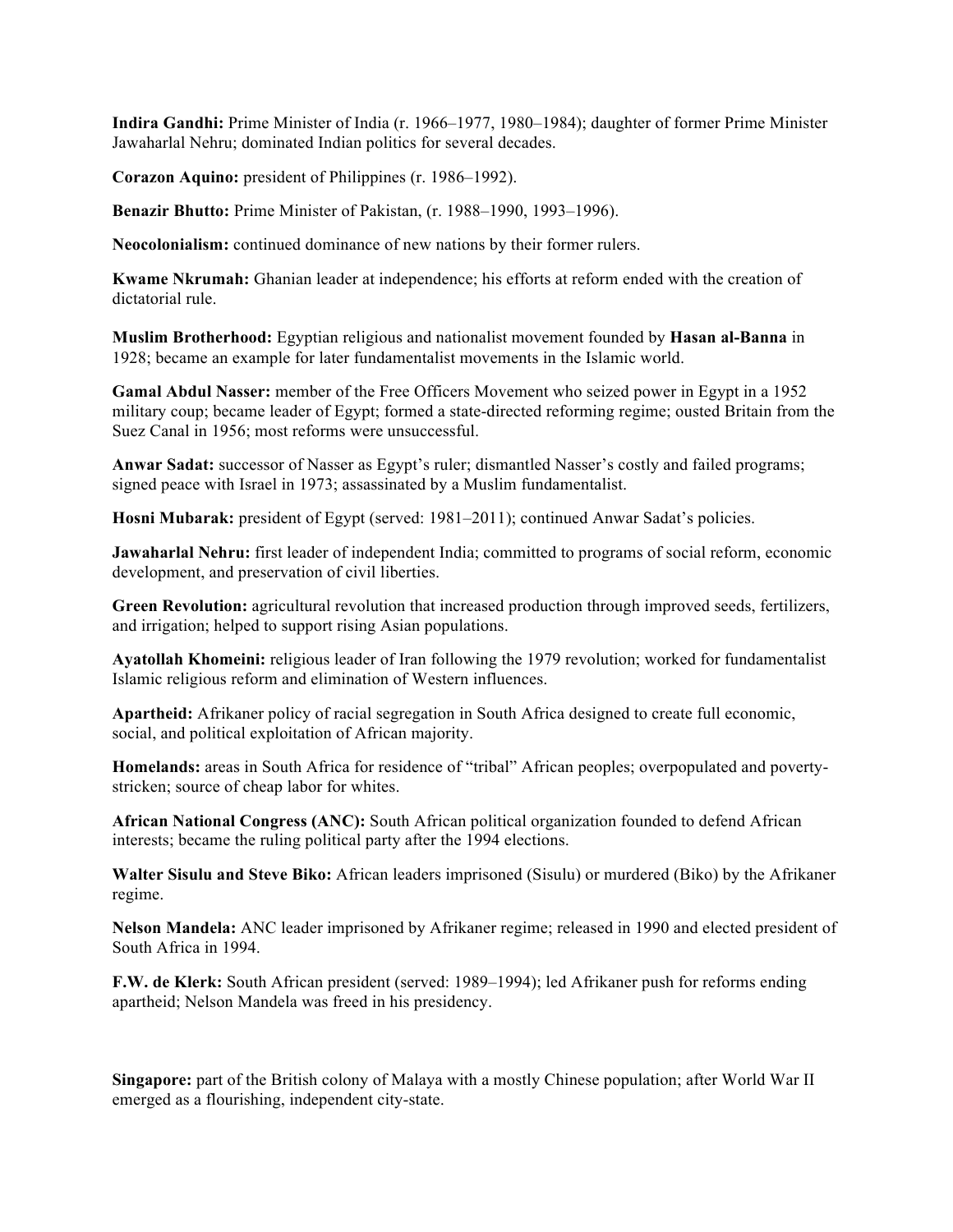**Douglas MacArthur:** American commander during the war against Japan; headed American occupation government of Japan after the war; commanded United Nations forces during the Korean War.

**Republic of Korea:** southern half of Korea occupied by the United States after World War II; developed parliamentary institutions under authoritarian rulers; underwent major industrial and economic growth after the 1950s.

**Democratic People's Republic of Korea:** northern half of Korea dominated by U.S.S.R. after Word War II; formed a communist dictatorship under Kim Il-Song; attacked South Korea to begin the Korean War.

**Korean War:** fought between 1950 and 1953 between North Korea and its Soviet and Chinese allies and South Korea and United Nations' forces directed by the United States; ended in stalemate.

**Taiwan:** island off the Chinese mainland that became the refuge for Chiang Kai-shek's Guomindang regime; maintained independence with United States support; rapidly industrialized after the 1950s.

**Hong Kong:** British colony in China; became a major commercial and industrial center; returned to China in 1997.

**Mass Line:** economic policy of Mao Zedong inaugurated in 1955; led to formation of agricultural cooperatives that then became farming collectives in 1956; peasants lost land gained a few years earlier.

**Great Leap Forward:** economic policy of Mao Zedong introduced in 1958; proposed small-scale industrialization projects integrated into peasant communities; led to economic disaster and ended in 1960.

**Zhou Enlai, Deng Xiaoping:** pragmatists who opposed the Great Leap Forward; wanted to restore state direction and market incentives at the local level.

**Jiang Qing:** wife of Mao Zedong; one of the Gang of Four; opposed pragmatists and supported the Cultural Revolution; arrested and imprisoned for life in 1976.

**Cultural Revolution:** initiated by Mao Zedong in 1965 to restore his dominance over the pragmatists; disgraced and even killed bureaucrats and intellectuals; called off in 1968.

**People's Republic of China:** communist Chinese government; founded in 1949 by Mao Zedong.

**Red Guard:** student brigades active during the Cultural Revolution in supporting Mao Zedong's policies.

**Gang of Four:** Jiang Qing and her allies who opposed the pragmatists after the death of Mao Zedong; arrested and sentenced to life in prison.

**Ho Chi Minh (Nguyen Ai Quoc):** shifted to a revolution based on the peasantry in the 1930s; presided over the defeat of France in 1954 and the unsuccessful United States intervention in Vietnam.

**Viet Cong:** the communist guerrilla movement in southern Vietnam during the Vietnamese war.